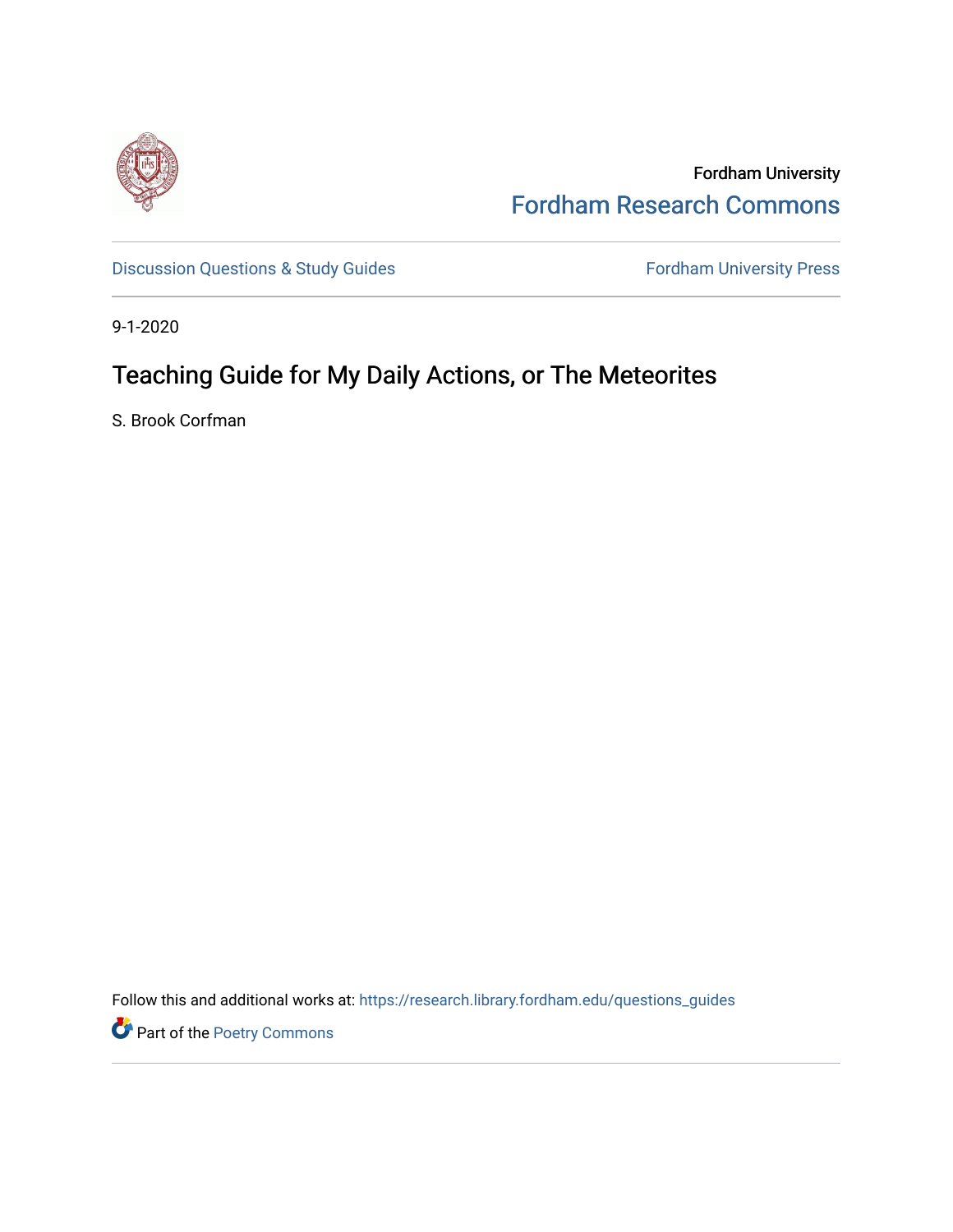

# **MY DAILY ACTIONS, OR THE METEORITES by S. Brook Corfman foreword by Cathy Park Hong**

**88 pages, 7 x 9 9780823289493, Paperback, \$22.00 Poets Out Loud TO ORDER | www.fordhampress.com**

# **TEACHING GUIDE: Discussion Questions, Prose Poem Writing Exercises, Resources Questions for Discussion**

1. As a reader, how do you respond to the poems in the paragraph form in contrast (or dialogue) with the poems with more space? What is the reading experience like in each mode?

1a. In a note to a different prose poem by the poet published in the Academy of American Poets' Poem-a-Day series, the poet observes: "I adore the prose poem, because it refuses immediate knowledge—the only way to learn about an individual prose poem's rhythm or structure is to enter." We could also see this as the prose poem withholding a certain kind of information from you, at first, compared to other forms. Does this change your thinking?

2. The first poem of the book ends with a rush of sensation: "Each step towards or away from the door becomes impossibly detailed." How would you characterize the book's approach to detail?

3. Many parts of the book reference the materialities of writing, whether via phone (i.e. autocorrect) or notebook. Does imagining the *way* the poems were written affect how you read them? If so, how?

4. What does the figure of the meteorite signify over the course of the book, and how does it change or challenge your thinking?

5. How and where does violence surface in this book? How and where does nonviolence appear?

6. One poem observes, "I have never read a book that mirrored my gender, and like books anyway." The idea of seeing oneself in one's media—of finding it relatable—is often a first response when we evaluate new media. What other ways do you interact with art? Is there a genre of art or writing that you appreciate despite (or perhaps because of) its seeming difference from your experience? Is there a genre you particularly appreciate because it lends itself to something in your experience? Do you engage with these works the same way?

*Easter Egg Reference GIFs: bit.ly/3kfRfA4, bit.ly/2XtQBVW* 

**TO ORDER | www.fordhampress.com**

 $\overline{\phantom{a}}$  , and the set of the set of the set of the set of the set of the set of the set of the set of the set of the set of the set of the set of the set of the set of the set of the set of the set of the set of the s



FORDHAM UNIVERSITY PRESS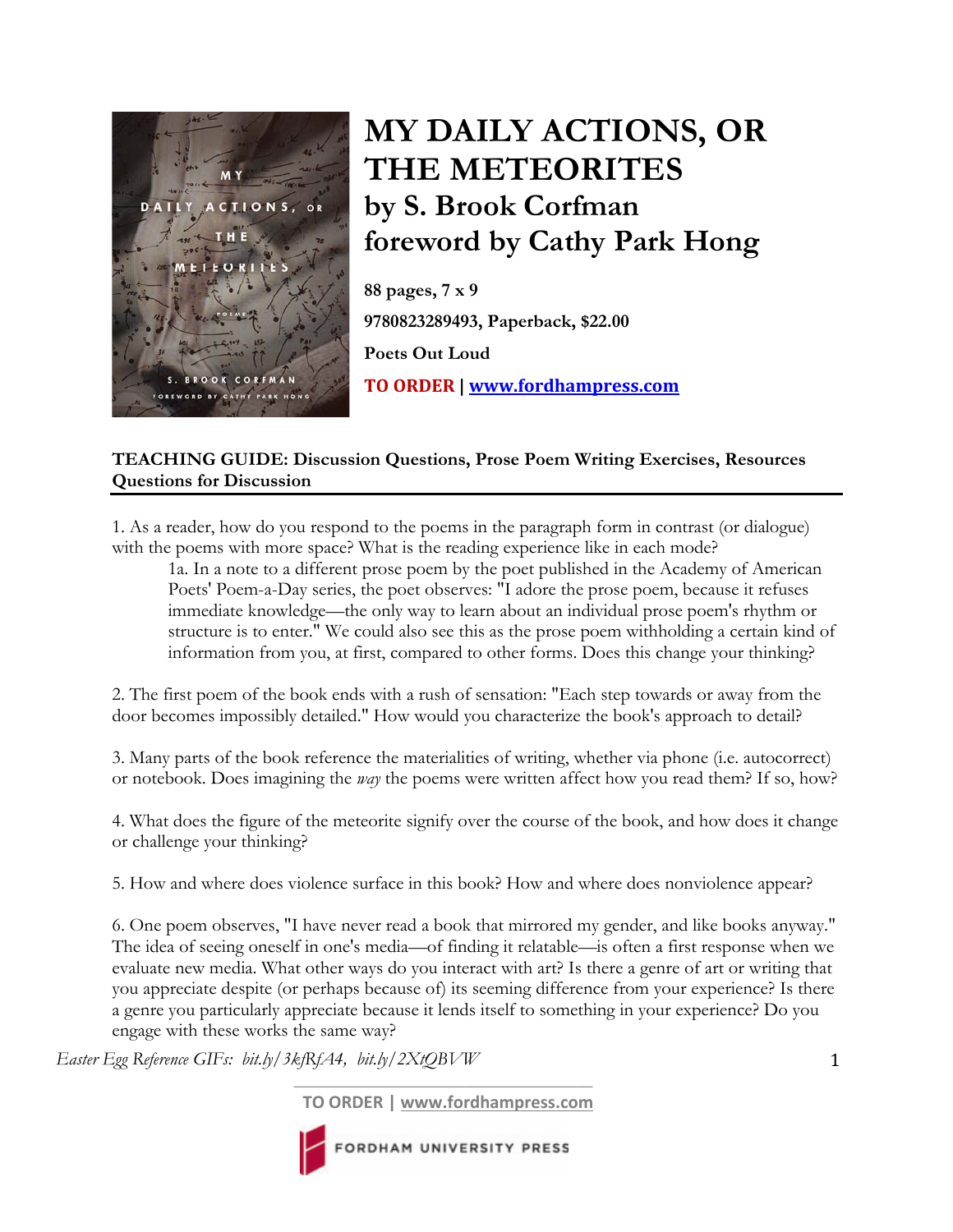7. There are few titles in the book, but one—"Premonition"—repeats for the first and last poems of the book. How would you characterize the book's relationship to the future? Do the "Premonition" poems have a unique relationship compared to the other poems?

8. The poet indicates some of the other artists and writers whose works have influenced them, both in the note at the end of the book and sometimes directly in the poems. Look up one or more of these figures. What connections do you find? Are you surprised by what you discover? Would you have felt compelled to research these figures without being asked?

*Easter Egg Reference GIFs: bit.ly/3kfRfA4, bit.ly/2XtQBVW* 

**TO ORDER | www.fordhampress.com**

 $\overline{\phantom{a}}$  , and the set of the set of the set of the set of the set of the set of the set of the set of the set of the set of the set of the set of the set of the set of the set of the set of the set of the set of the s

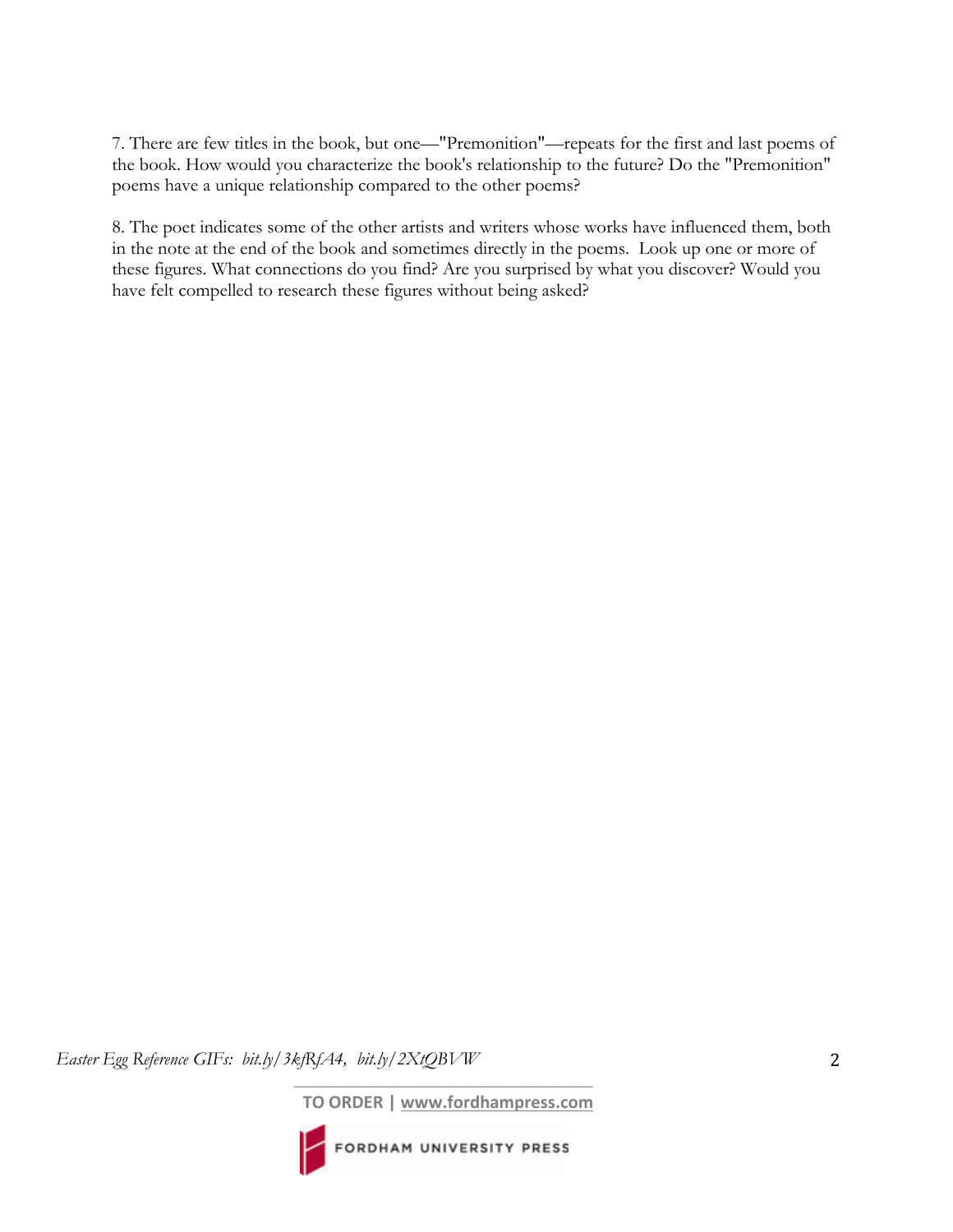#### Prose Poem Writing Exercise #1: Parataxis

| [Step One]<br>Make two lists.<br>List A.<br>Things that you saw, experienced,<br>or did in the past 24 hours ("real" things) | List B.<br>Metaphors, images, feelings that are not "real"<br>from the same period (maybe still concrete!) |
|------------------------------------------------------------------------------------------------------------------------------|------------------------------------------------------------------------------------------------------------|
| 1.                                                                                                                           | 1.                                                                                                         |
| 2.                                                                                                                           | 2.                                                                                                         |
| 3.                                                                                                                           | 3.                                                                                                         |
| 4.                                                                                                                           | 4.                                                                                                         |
| 5.                                                                                                                           | 5.                                                                                                         |
| 6.                                                                                                                           | 6.                                                                                                         |
| 7.                                                                                                                           | 7.                                                                                                         |
| 8.                                                                                                                           | 8.                                                                                                         |
| 9.                                                                                                                           | 9.                                                                                                         |
| 10.                                                                                                                          | 10.                                                                                                        |

# [Step Two]

After making each list, take a moment to go back through and fill out any missing details. (i.e. if you wrote "I went to the grocery store," what was the particular thing that happened that has remained with you? It was hot? A struggle to get your bags into your apartment? The line was long?) Then star the three or four entries from each list that are most vivid to you.

# [Step Three]

Build a poem by writing one sentence from the first starred entry in List A, then a sentence from the first starred entry in List B, and back and forth. Try just to get the frame of these 6-8 sentences onto the page in front of you without editing too much. But at the same time, if a sentence "catches" you and sparks an idea, feel free to follow it.

#### [Step Four]

Read your prose paragraph—what do you notice? What kind of sensory feeling do you get? How many different sentence structures appear? Now you have a frame from which you can scale up or back, or modify. If another piece from your list is calling you, add it in. Add a question or a philosophical observation. Because this prompt begins from details and senses, tie off the poem by considering the presence of pronouns & people—do you need a more grounded narrative POV at points, or does the poem build an associative momentum?



 $\overline{\phantom{a}}$  , and the contract of the contract of the contract of the contract of the contract of the contract of the contract of the contract of the contract of the contract of the contract of the contract of the contrac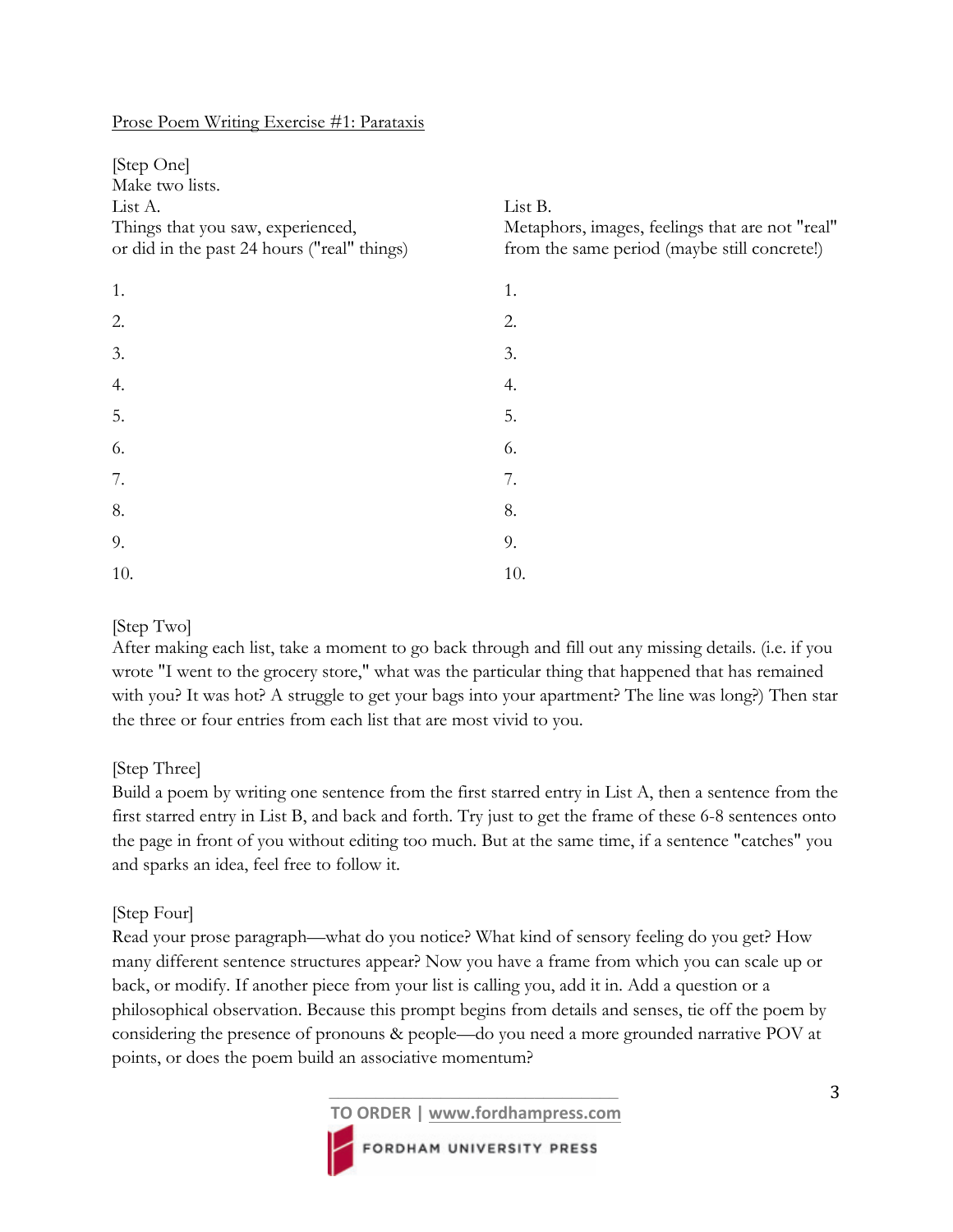#### Prose Poem Writing Exercise #2: Scene

[Step One] Choose a "scene" to write about. This might be: your scene of writing (particularly fruitful if you have been working on a "project" or a series) an ordinary/daily/repeated action or habit a vivid/present experience of traveling or something else!

# [Step Two]

Choose a page or margin size other than your platform default (so not 8.5x11 on a computer, not your default notes app, fold your notebook page in half or rotate it).

# [Step Three]

Think of that scene as a kind of wide, continuous shot in a film, one which lets in a lot of detail. What time of day is it? What might a viewer think is happening in the scene? (i.e. could they tell you were writing, and if so, what might they think your were writing?) Are there parts of the scene that somehow "stand out" more than others, even as both are present? Write with as few pauses as possible for a duration of your choice—this can work with as little as 5-7 minutes or, if you have chosen a particularly vivid scene, as long as half an hour. You're going to play with what you create, so try and let go of "crafting" this description in a targeted way, and instead let your language grow as you engage with the scene.

# [Step Four]

When you've finished you writing, go back through it and create multiple erasures, reorderings, and re-puzzlings of your work. Try to reduce what you wrote to a single paragraph in length. You can think of this as a kind of "post-production" phase, in which you have an abundance of detail and can decide how to use it (montage, cuts, a scramble visual vocabulary.) If you wrote digitally, this might involve deleting large chunks or copy-pasting into a new space. If you wrote by hand, you can reread to star or box the language that stands out to you and then (or instead) copy out the language you're interested in onto a new sheet of paper. Try not to be too beholden to a narrative, if one appeared as you were writing—what leaps appear in the language you produced that you can bring out?

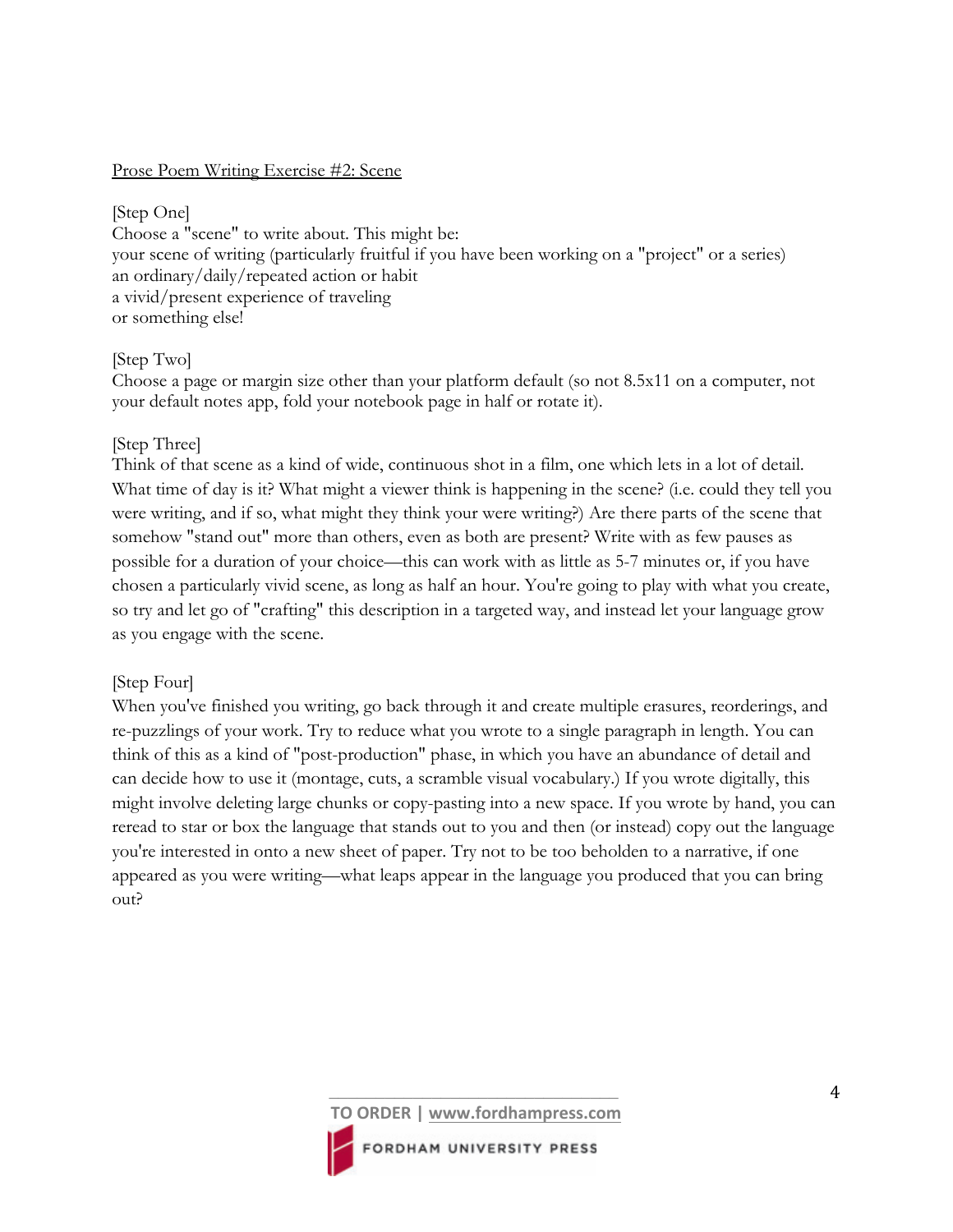#### Additional Resources

Other writing by the poet:

A letterpress chapbook/artist book, *Meteorites* [bit.ly/30sOmUG]

An interview about that chapbook, before the poet knew it would become this full-length book [bit.ly/3gwPHQ1]

"Melting Muscles," a scholarly article on performance artist Cassils & heat [bit.ly/2DA783A] The poet's first book *Luxury, Blue Lace*, chosen by Richard Siken for the Autumn House Rising Writer Prize [bit.ly/39Vt5Gx]

#### On the prose poem:

David Lehman, introduction to *The Great American Prose Poem*: the prose poem "works in sentences rather than lines...*Verse* and *prose* are the real antonyms."

While Baudelaire's *Paris Spleen* (1869) is considered the form's origin in a Western frame, Japanese forms like the zuihitsu (Shonagan, 10c) & haibun (Basho, 17c) far precede it

#### On lyric & environmentalism:

Elizabeth Willis, "Notes from and on a Landscape: Hell, Fire and Brimstone" [bit.ly/3i8j9fz] Rob Nixon, introduction to *Slow Violence and the Environmentalism of the Poor*  Linda Villarosa on the legacy of redlining and long-term pollution [nyti.ms/2ESW5TR]

# On trans life:

Jules Gill-Peterson's *Histories of the Transgender Child* 

To Survive on This Shore: Photographs and Interviews with Trans and Gender Nonconforming Older Adults [tosurviveonthisshore.com/interviews] Trans\* and Non-Binary Poetry: An Ever Evolving Resource List [bit.ly/2EIxYHh] Greer Lankton's installation *It's All About ME, Not You* and artist statement [bit.ly/33Fc1DJ] Janet Mock's *Redefining Realness* (memoir), Juliana Huxtable's *Mucus in My Pineal Gland* (poems)

While statistics about the extent and kinds of violence against trans people remain unreliable, it is clear from those we do have and from trans people's reported experience that transphobia manifests as an extreme amount of physical and emotional violence and harassment, including housing and employment discrimination, street harassment, intimate partner violence, and assault. It is also clear that deadly violence against trans people is overwhelmingly used against Black trans women [bit.ly/2ESXrhp]. Some resources to begin teaching this intersection:

Sara Ahmed's work on complaint, incl. The Figure of the Abuser [bit.ly/3i9LORz] Cameron Awkward-Rich on Trans Day of Remembrance & the form of elegy [bit.ly/39WSzTI] or on Tony McDade and "Black Trans Lives Matter" [bit.ly/33riguw]

The documentary *Disclosure* (Netflix), on the history and effects of trans representation in film; a three-minute clip (starts at 1:00:14) on the practice of casting cis men to play trans women can anchor a conversation about the material effects of representation C. Riley Snorton's *Black on Both Sides: A Racial History of Trans Identity*: "The recurrent practice

of enumerating the dead in mass and social media seems to conform to the logics of accumulation that structure racial capitalism, in which the quantified abstraction of